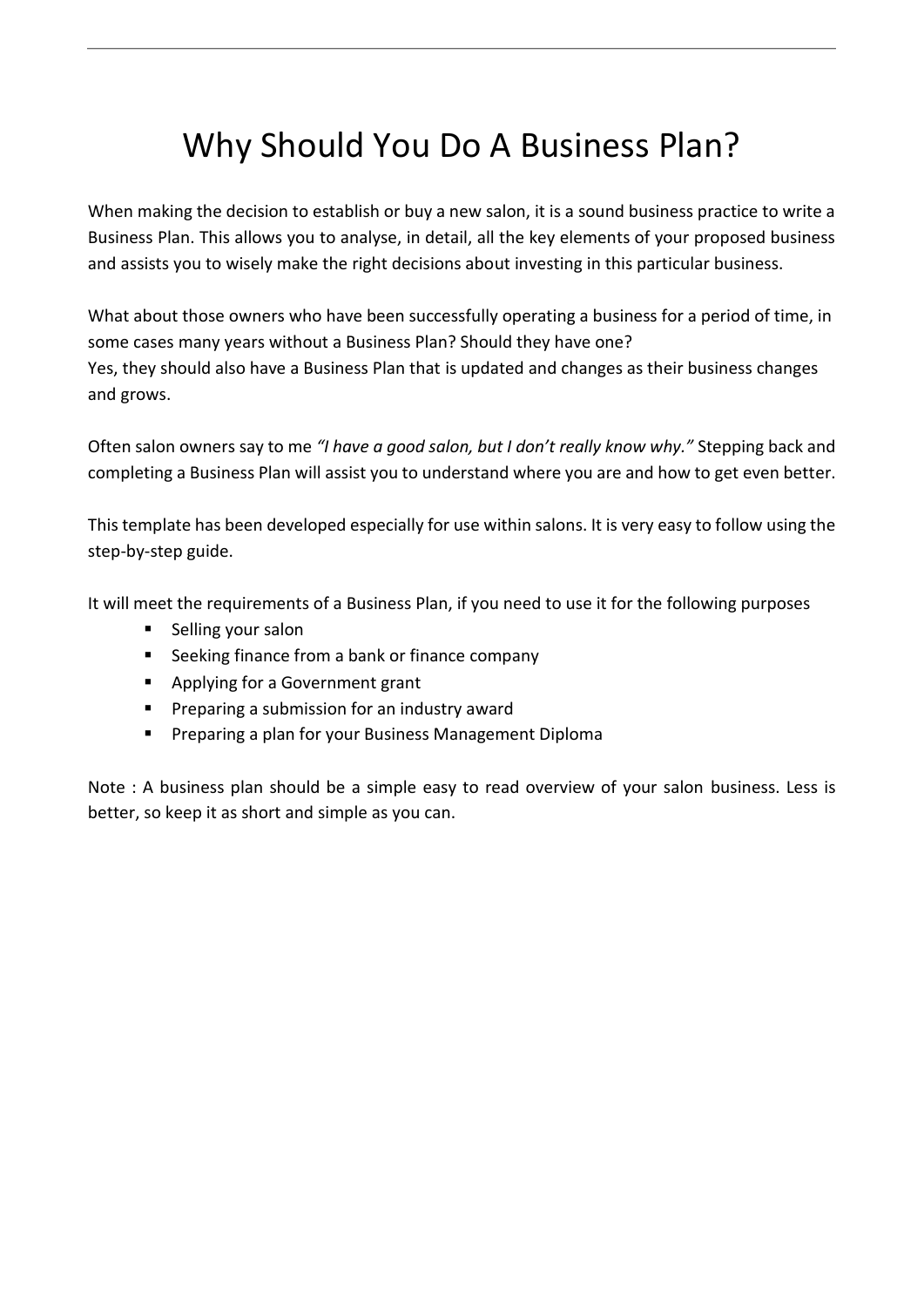## *Business Plan Outline*

The following pages provide an outline of the material to be included in your business plan. Your final plan may vary according to your individual requirements.

## **1. Cover Sheet:**

This serves as the title page of your business plan.

- Name, address, and phone number of the salon
- Name, title, address, phone number of owners
- Month and year your plan was prepared
- Name of preparer

# **2. Executive Summary (Or Statement Of Purpose)**

*Note: Do not write the executive summary (statement of purpose) until you have completed your business plan! It is a summary and reflects the contents of the finished plan.*

This states your business plan's objectives. Use the *key word approach* (who, what, where, when, why, how, how much) to summarize the following:

- Your salon (who, what, where, when).
- Who your management is and what their strengths are.
- What your objectives are and why you will be successful.

If you need financing, why you need it, how much you need and how you intend to repay the loan.

**3. Table Of Contents** (Quick reference to major topics covered in your plan)

## **4. The Organisational Plan**

What is included? This section should include a "short description of your salon" statement followed by information on the administrative end of your business.

#### Summary Description Of The Business

In a paragraph or two give a broad overview of the nature of your business, telling when and why the salon was opened. Then complete the summary by briefly addressing:

> Mission. Describing short and long-term goals, this innovative and motivating statement should be simple and precise identifying why you are in business, It should give the business a purpose and a difference; and define the purpose of the business along with three dimensions: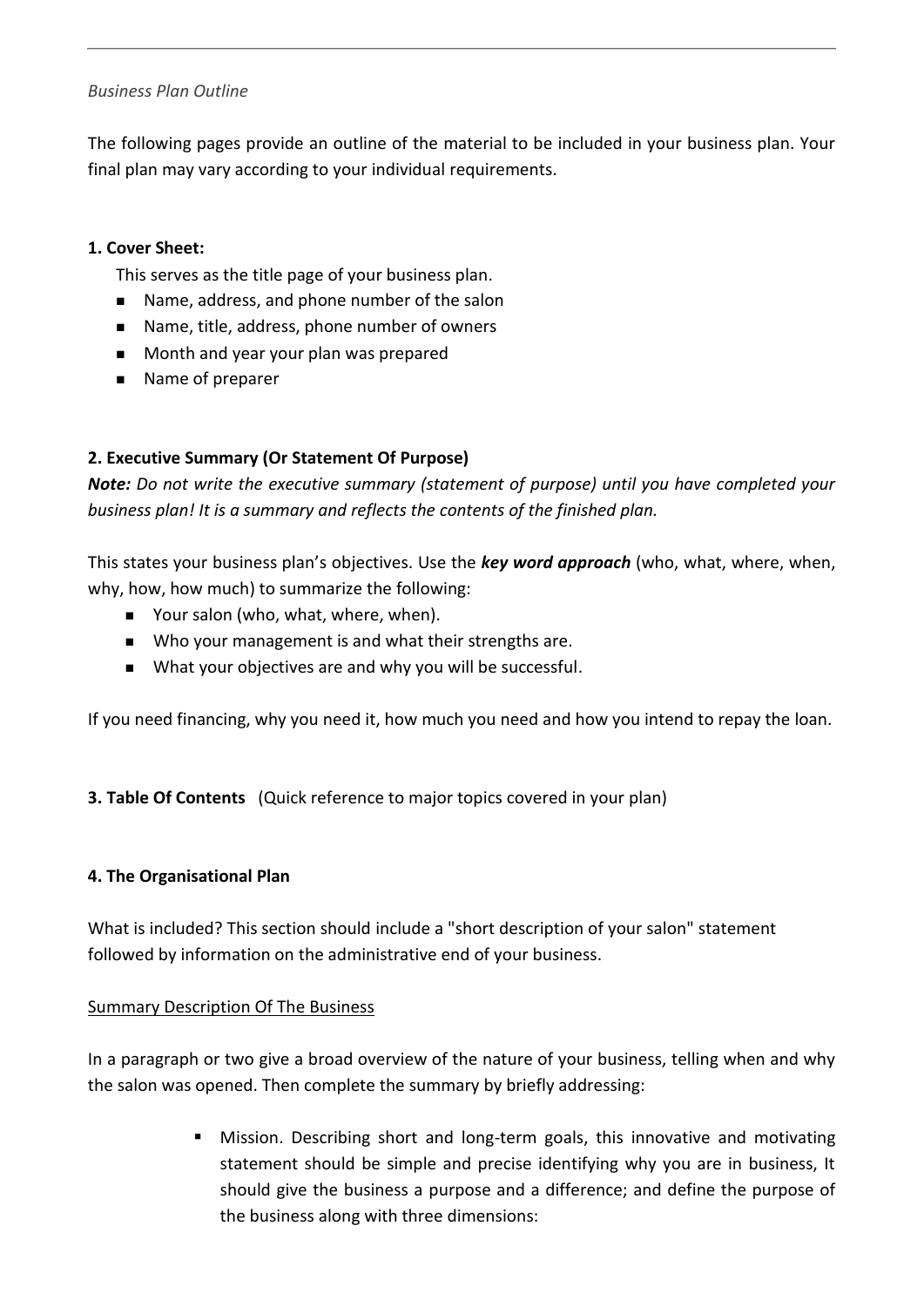- 1. Client Groups- **who** is to be served and satisfied
- 2. Client Needs- **what** is to be satisfied
- 3. Services- **how** are Client needs to be satisfied.
- Business description. (Describe your salon's features and its points of difference.)
- Strategic relationships. (Tell about any existing strategic relationships)

## *Situation Analysis*

The following internal and external factors should form the basis of your situation analysis.

Work through the list noting which factors are strengths, which are weaknesses, and rate them using a scale of 1-10, with 1 being a factor of little influence on your business, 10 being of major influence.

## **Internal Factors – Rate each area 1-10**

## **Sales and Performance**



 $\Box$  A comparison of your pricing policy to other salons in your area

- **Neeting of client needs and wants**
- Your sales compared to capacity
- Your market share (in your suburb or local area)
- $\Box$  The profit level of the business
- Your marketing plan and budgets

#### *Personnel*



- $\Box$  The experience and expertise of your team
- $\Box$  Training provided to your team
- **Utilisation of team capacity**
- $\Box$  Team motivation and satisfaction
	-
- $\Box$  Regular team meetings
- $\Box$  Utilisation of professional business advisors

#### **Physical Resources**



- Is your location desirable?
- Are your premises adequate?
- Is your equipment suitable to service your market?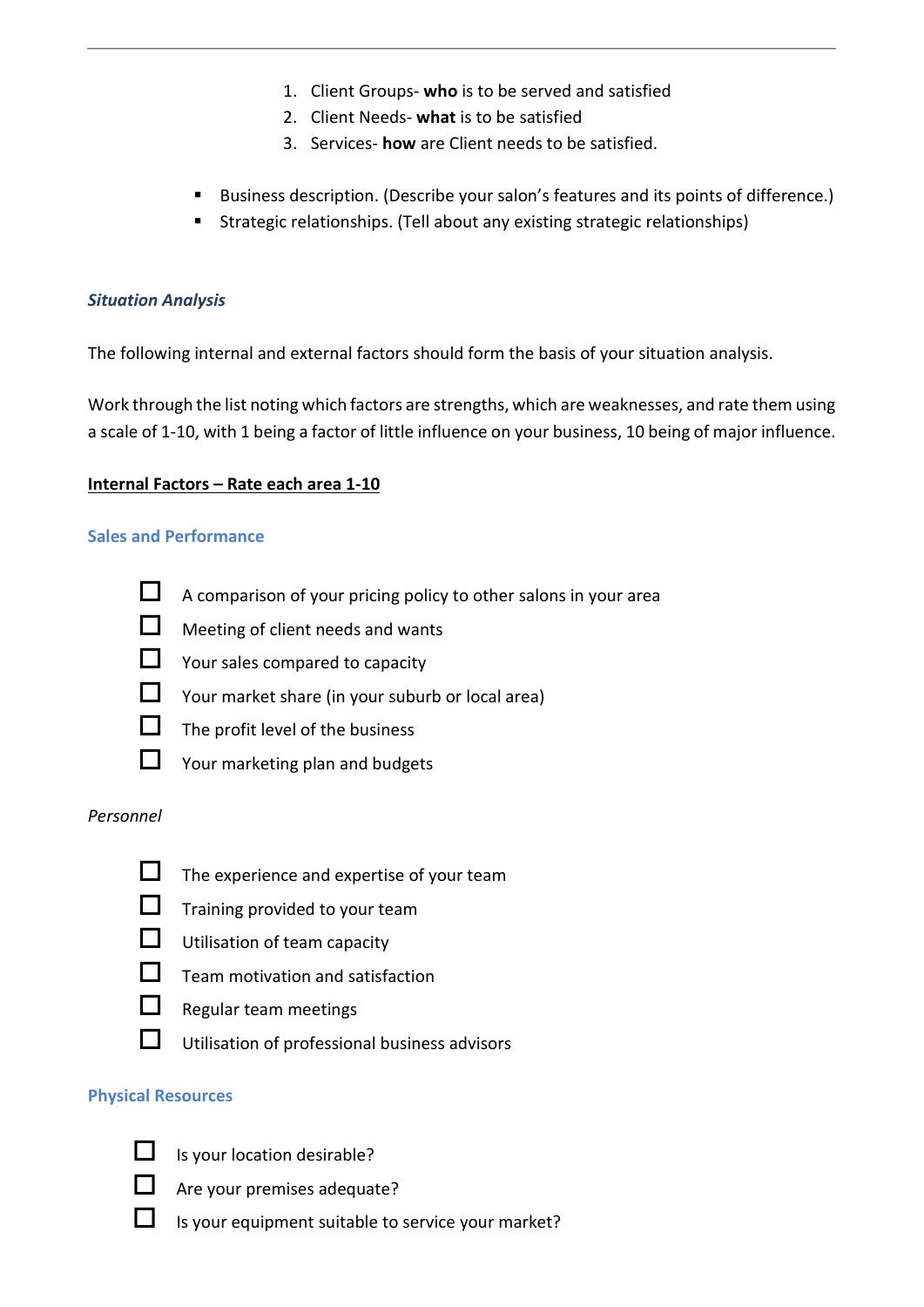

 $\square$  Do you have any innovative equipment or services that gives you a point of difference?

## Potential



 $\Box$  Sales



 $\Box$  Market share



## External Factors – Rate each area 1-10

#### **Economy**



П

- $\Box$  State of the current economy
- **C** Current interest rate
- 
- $\Box$  Average disposable income

## **Competitors**



- Your main competitors product/service
- $\Box$  Their pricing policies



- $\Box$  Their performance
- $\Box$  Their client base
- $\Box$  Their reputation

#### **Social Patterns**



- **D** Percentage of work to leisure time
- $\Box$  Need to relieve stress



 $\Box$  Team social activities

#### Physical Factors

# **Climatic conditions**

#### **Environment issues**

#### **Other factors specific to the hairdressing industry**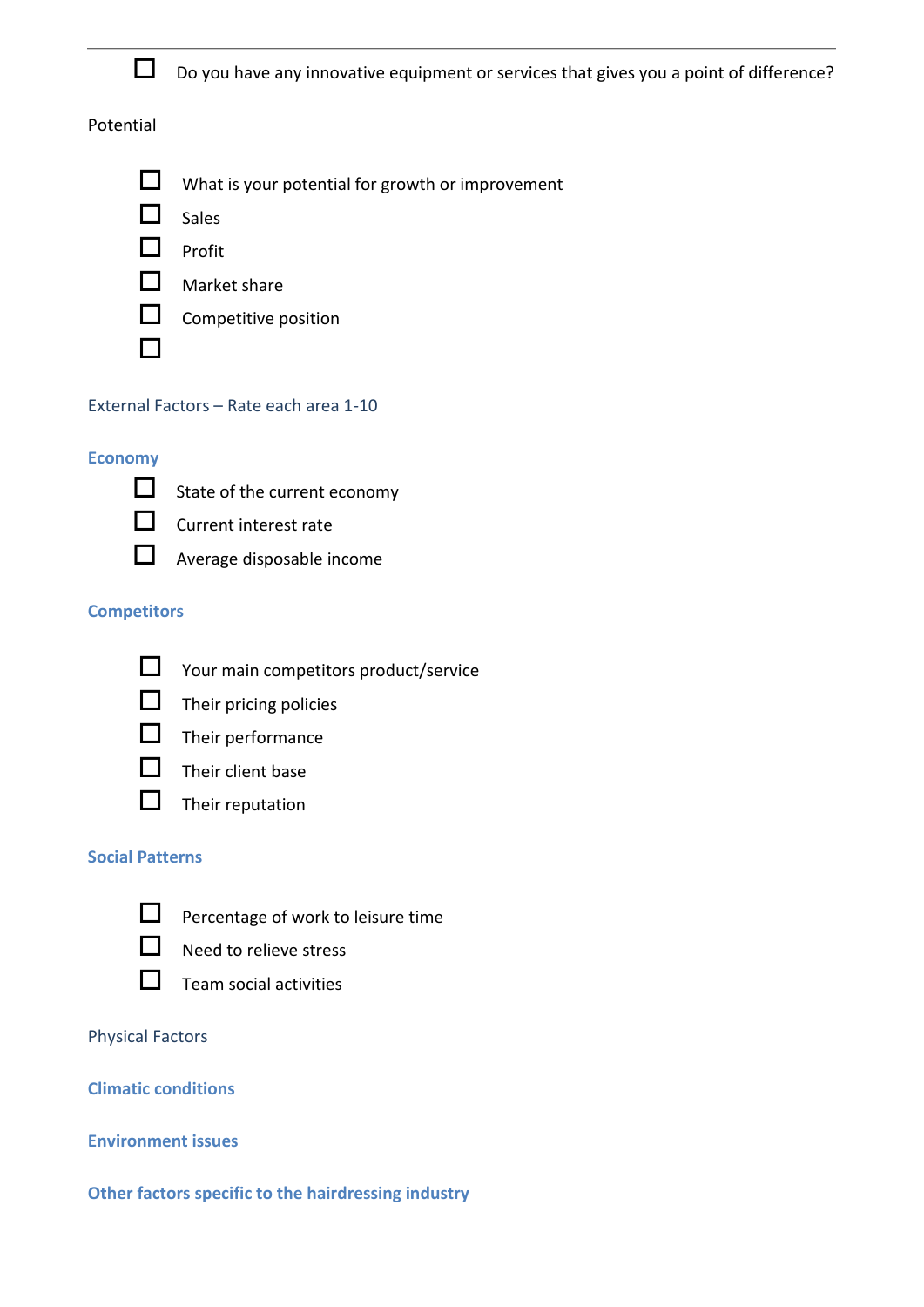#### **SWOT Analysis**

(Strengths, Weaknesses, Opportunities, and Threats that your salon will face, both internal and external)

A SWOT analysis identifies the strengths, weaknesses, opportunities and threats affecting your business, and can now be performed from the information you have prepared in the Situation Analysis.

To start, choose 3 of each of your major strengths, weaknesses, opportunities and threats.

Strategies can now be identified and developed from you SWOT analysis, bearing in mind the following principles:

- Build on strengths to maximise opportunities.
- Try to correct those weaknesses that are barriers to success.

## Products Or Services

- **•** Describe the products and services you sell. Include information about your suppliers and handling of stock levels and ordering patterns.
- List future products or services you plan to provide.

## Location

- Describe your projected or current location.
- Project costs associated with the location.

#### Legal Structure

- Describe your legal structure.
- List owners and/or partners describing strengths.

#### **Management**

- List the people who are (or will be) running the business and their industry knowledge and experience.
- Describe their responsibilities and abilities.
- Job description/detail their salaries.

#### **Personnel**

- How many employees will you have in what positions?
- What are the necessary qualifications?
- How many hours will they work and at what wage?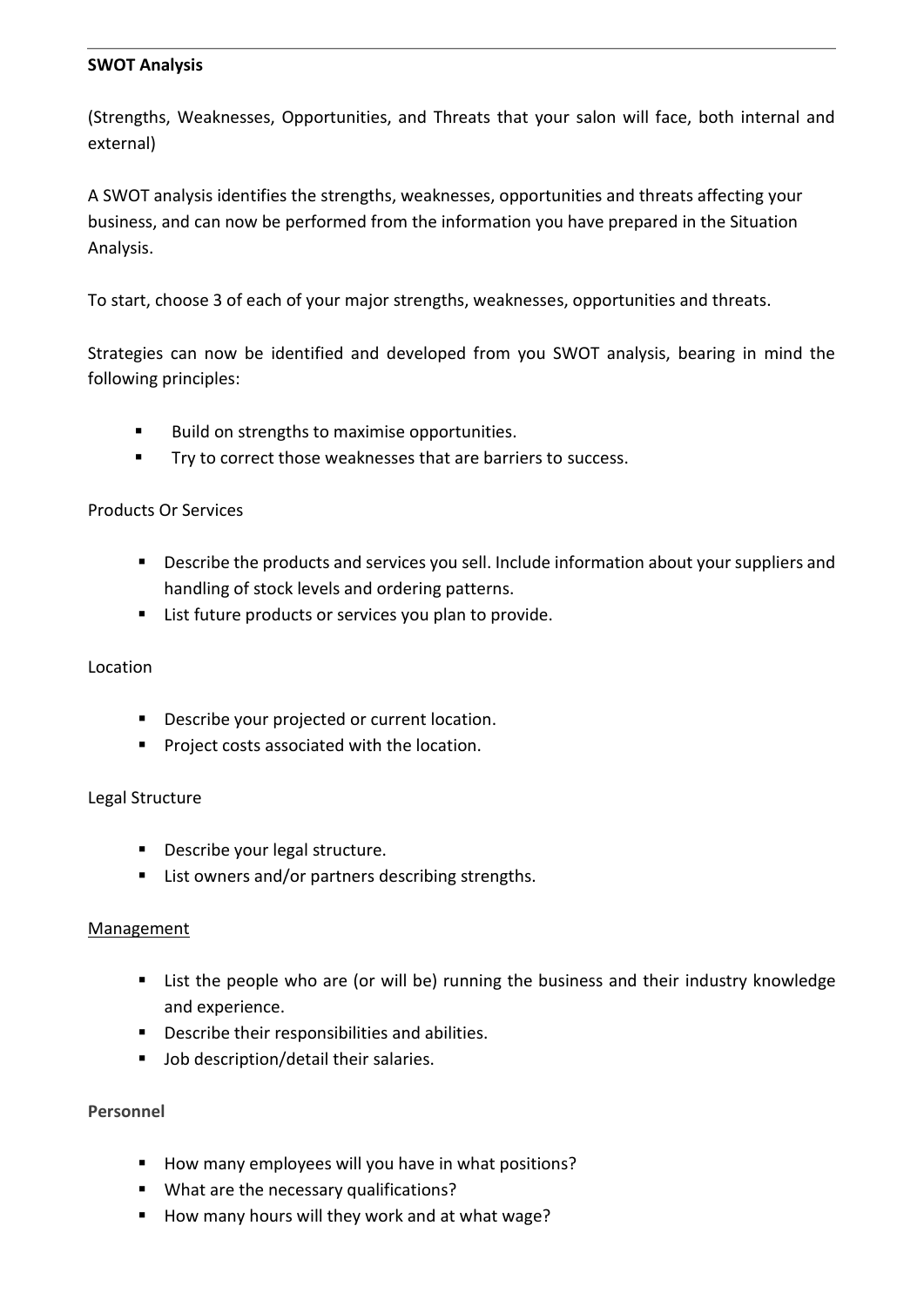- Project future needs for adding employees.
- What other strengths?

## **Accounting & Legal**

- Accounting: What system will you set up for your salons accounting?
- Who will you use for a tax accountant?
- Who will you seek legal advise from
- Who will you seek industrial relations advise from?

#### **Insurance**

- What kinds of insurance will you carry? (Property & Liability, Life & Health)
- What will it cost and who will you use?

## **5. The Marketing Plan**

What is a marketing plan? The Marketing Plan defines all of the components of your marketing strategy. You will address the details of your market analysis, sales, and advertising campaigns.

*Overview And Goals Of Your Marketing Strategy*

## Market Analysis

- Target market
- Competition (describe major competitors assessing their strengths and weaknesses.
- Market trends (identify industry trends and client trends).

## Marketing Strategy

- General description
- Pricing (price strategy and competitive position).
- Is it possible to increase prices by adding value?
- Do you understand how to avoid selling on price?
- Database marketing.
- Sales strategies (internal and external promotions).
- Advertising strategies (internal and external).
- Networking (memberships and other businesses).
- Loyalty programme.
- Referral programme.

Client Service